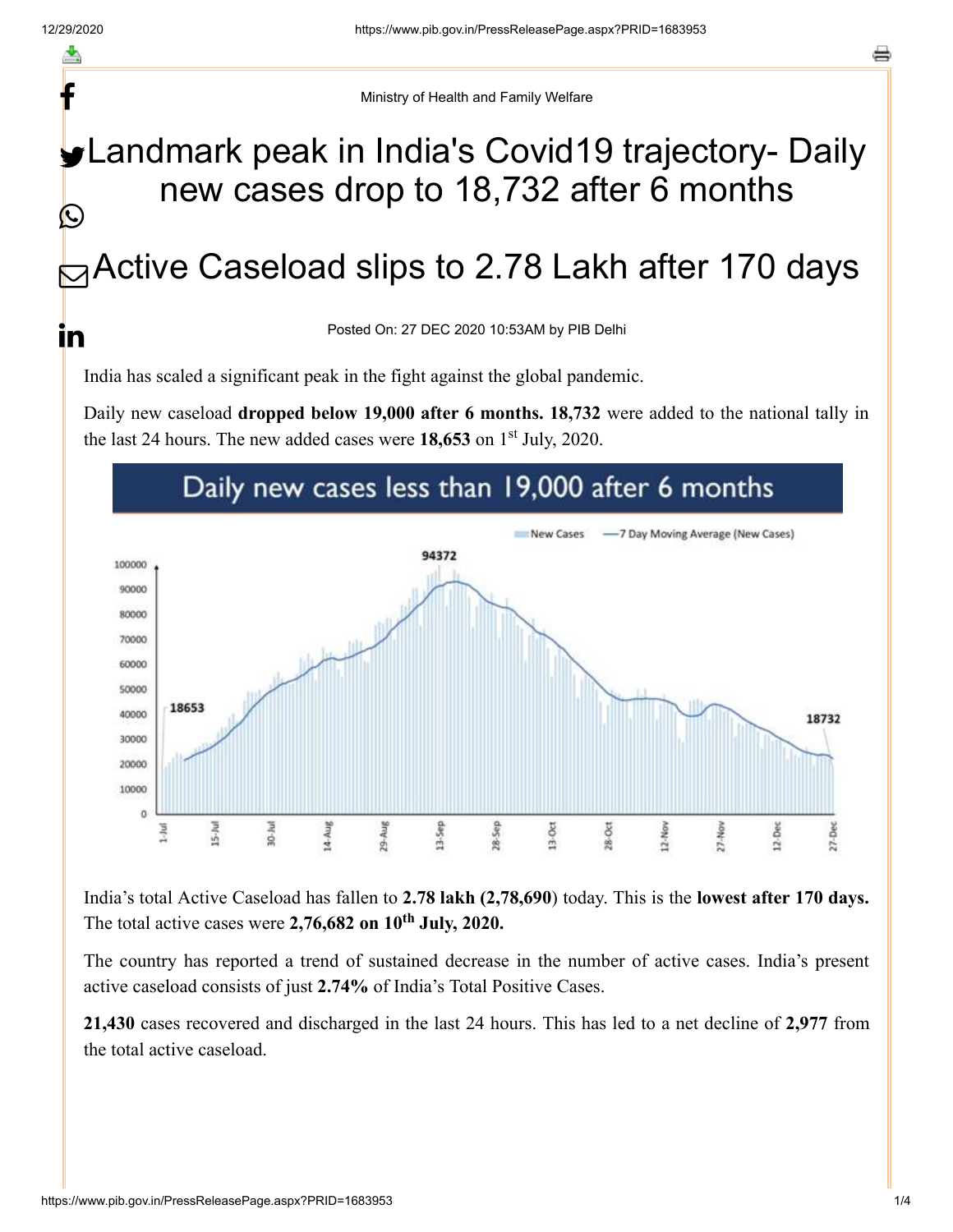

The total recovered cases stand at **97,61,538**. The gap between Recovered Cases and Active Cases, that is steadily increasing, is nearing **95 lakhs** and presently stands at **94,82,848**.

The difference in the New Recoveries outnumbering New Cases has also improved the Recovery Rate to **95.82%** today. This difference is continuously growing as the recoveries outpace the daily new cases.

**72.37%** of the new recovered cases are observed to be concentrated in 10 States/UTs.

Kerala has reported the maximum number of single day recoveries with 3,782 newly recovered cases. 1,861 people recovered in West Bengal followed by 1,764 in Chhattisgarh.



**76.52% of the new cases** are concentrated in 10 States and UTs.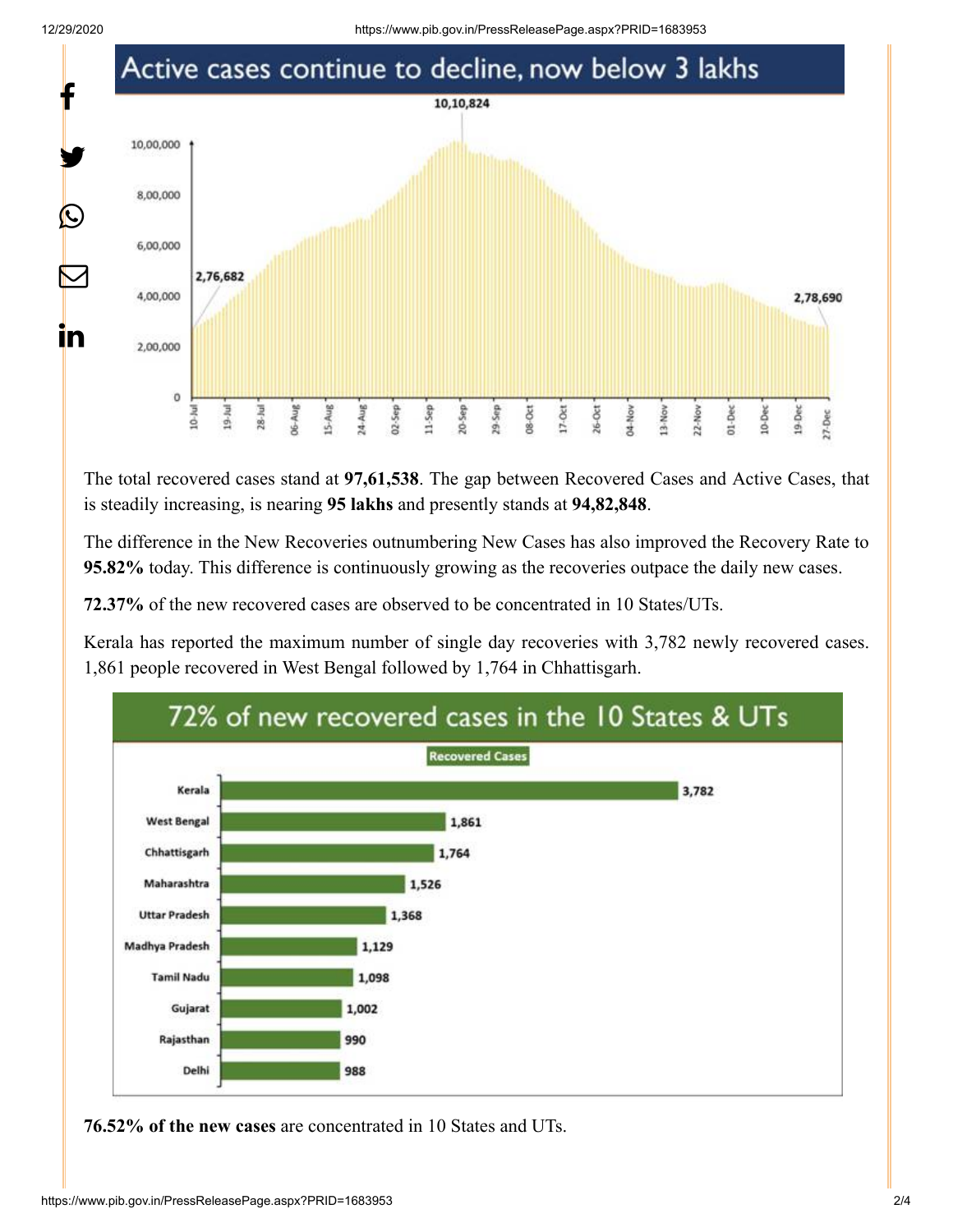Kerala reported the highest daily new cases at 3,527. It is followed by Maharashtra with 2,854 new cases.



**279** case fatalities have been reported in the past 24 hours.

Ten States/UTs account for **75.27%** of new deaths.

Maharashtra saw the maximum casualties (60). West Bengal and Delhi follow with 33 and 23 daily deaths, respectively.